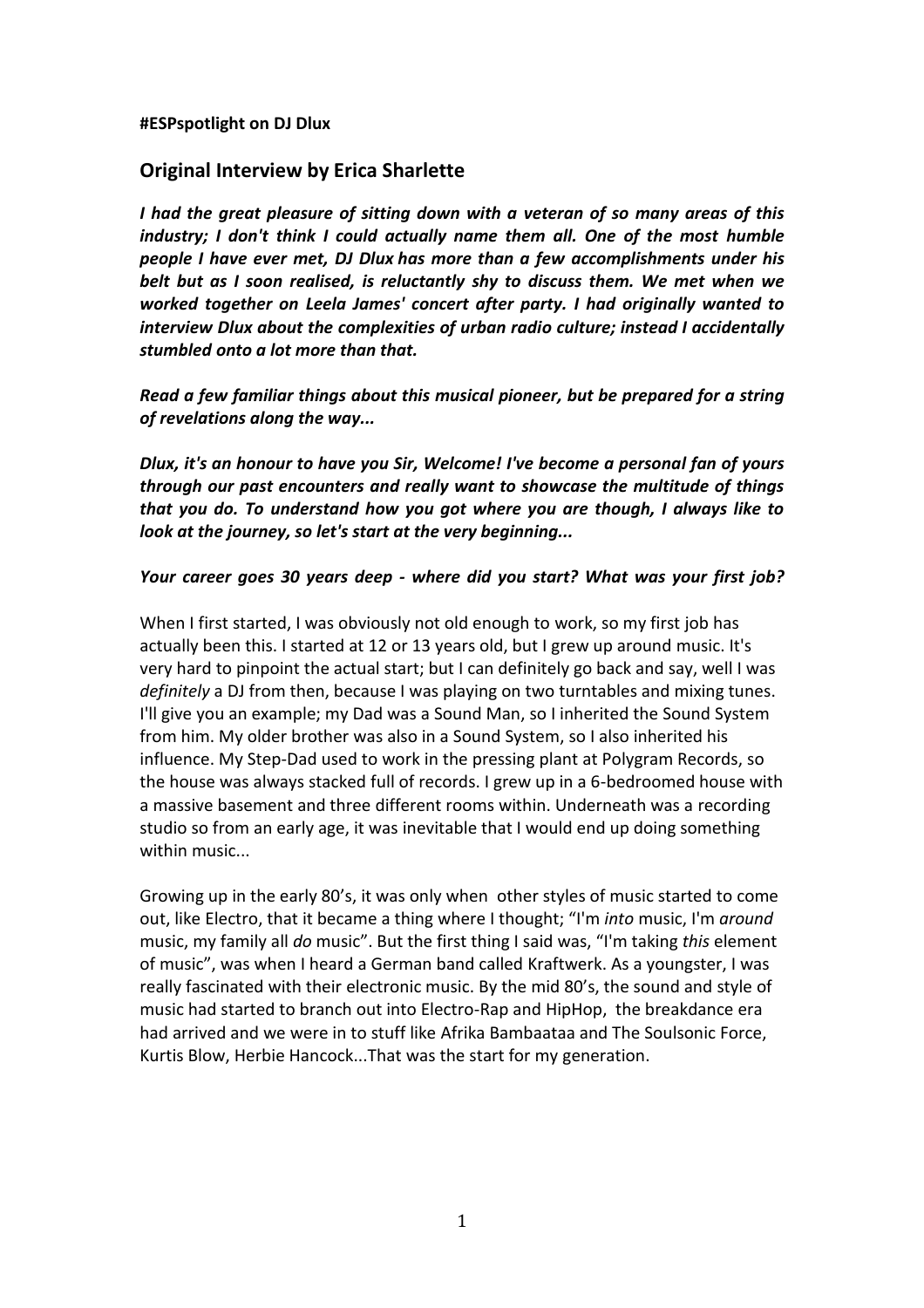# **You talk about Kraftwerk's style; how did the introduction of Electro influence the style of the times?**

It's the same way that a 12-13 year old nowadays would identify with Grime music; that's their thing now. For us, we had Electro, that went into the Hip Hop, that went into the bodypopping, 'Wild Style'. Everyone used to go down to the street corners or shopping malls to do it. We all had fat laces, particularly when the Beastie Boys came out with the Mercedes Benz chains, a lot of Volkswagen Golfs got vandalised. We even got told off at school for doing it...

I wasn't relying on what was coming from my older brothers. I was earning money and buying music of *my* choice. So the first genre that I jumped on *myself*, was Electro Hip Hop / Rap.

It bubbled until about 1987/88, when I got to take over the basement. By then, some school friends and I had our own Sound System. And we grew up around Blues parties. From 13 years old, I took it over and we used to do school parties.

By the end of the 80's the music was shifting. Americans were really good at Hip Hop, but in the UK we had Acid House that swept the Nation. Obviously what the UK tend to do is any type of music that comes out, we stick an MC on it...Garage? Stick an MC on it. Jungle? Stick an MC on it. House, Minimal Tech...whatever it is that we're doing today...stick an MC on it! They were doing it back then as well. So Dance music, they stuck an MC on and it became Hip House. If you were around in the late 80s, you could not avoid being involved with the whole Dance takeover.

### **When did the Production desire kick in and how did that new phase unfold?**

By say 1990, that's when as a DJ, I actually started wanting to make music. But with the equipment I had, it wasn't for making music. If you listen to some of my early productions, I used to make music using a tape recorder...I used to record loops of music and piece them together. I wanted to be like Soul II Soul, so how I sought about doing that was obviously through DJ'ing. In the area that we grew up in, there was also another DJ called Bizzy B. There were a few DJs in my school but Bizzy B was the one that stood out as one of the 'Big Boys'.

When I finally met up with him, auditioned and got on the label, I hadn't produced a proper tune. From going to Bizzy's studio a few times in 1991, I had co-produced my first track with his assistance; we basically collaborated and that's how I learned to build a tune using studio equipment. What he told me was, "*Alright so you're on the decks, you can do all that mixing and scratching, but you can't use the equipment that all these Dance tunes are made on, so we're going to have to teach you".*

The first few tunes that I made in his studio, I saw what he was using, Commodore Amiga's, which was really primitive equipment and so I went on and bought similar equipment. We were making Hardcore Dance Music, that's the first type of music that I remember actually making. That then became Jungle Techno.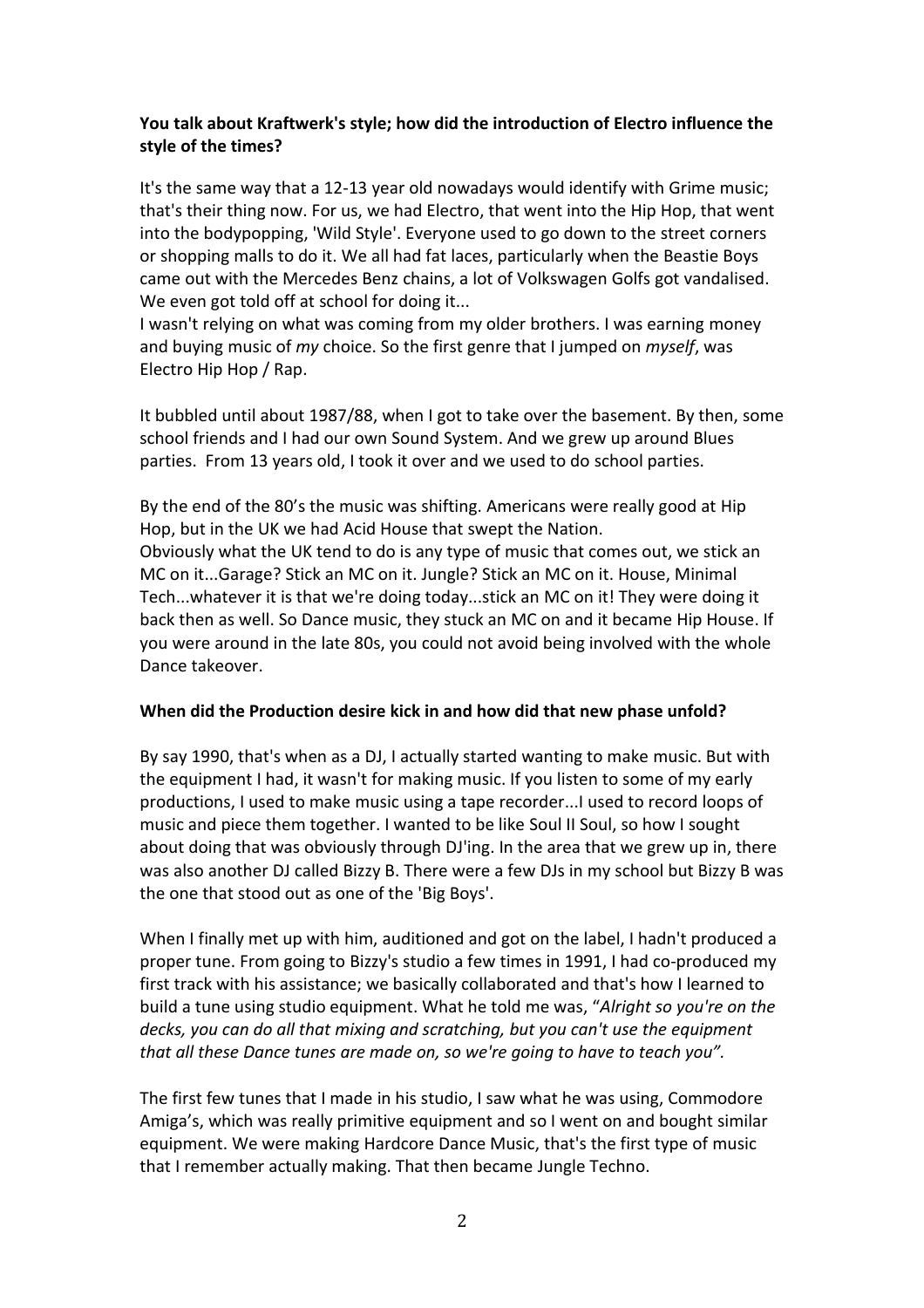In our area at the time, the early 90s, we had Bizzy and Lennie De Ice. Lennie had a *big* Jungle track called '*We Are IE*' which, a lot of people point back and say *that* was the beginning of Jungle music. The guys and I put on raves at places like '*Dungeons*' of Leabridge Road as well as Acid House parties and we played all these tracks that we were making straight to the crowd...

From DJ to Producer by 1993, through the transitions of music my road went from Electro to Hip Hop, Hip Hop to Hip House, House to Hardcore, Hardcore to Jungle. By 1995, I interpreted it as 'Jungle' was seen as too 'Black', so it became 'Drum'n'Bass'. As soon as that got seen as the same by a certain few, it became 'Intelligence/ Liquid' and so on and so on.

My first few releases were all Jungle / Drum'n'Bass and House on a label called Brain Records. Bizzy and I did lots of shows on various radio stations as DJs and as a part of the Brain Records crew. Brain was very big at the time and is now considered one of the pioneering record labels of that scene.

So I did the Brain Records stuff, I was doing radio; Conflict, Impact, Pressure FM, Rinse FM...From 1991 to 1995, I went through so many different radio stations, I wouldn't be able to name them all. In 1995 Bizzy and I opened a record shop called 'Togetherness Records' in Leytonstone. I got exposed to more music, my collection was growing even more, so I was into my Drum'n'Bass, but I could still afford my Hip Hop and House and to that point anything I liked, I was abusing it a bit..

#### **How did having your own record shop impact you, as a DJ ?**

On reflection I'd say it was of great benefit but also at times impacted negatively as a quality DJ. I'm very critical of myself and I say that simply because - and this is why I pity some DJs today - all of the music I got was free. People were chucking tunes at me because I owned a shop, so my quality control dropped a little. So when I was doing my sets, it wasn't like before when I *quite* liked a tune, but would I *buy* it? When I was relying on my pocket change, I would make sure that the *only* tunes I was buying were the ones that I really liked. I remember doing a few events in 1996 and I didn't do as good as I could have, because my selection was too wide and I had too much.

In 1995/96, I had released several tunes, I'd done the Mr Bond tune, which had done well, however House'n'Garage started to raise up a bit because Drum'n'Bass producers were holding onto their music and not releasing them and DJs used to hold on to dub plates for as long as possible to build up hype and demand. I personally experienced a decline in good tracks that I knew my customers wanted, so as a record shop, we were getting starved...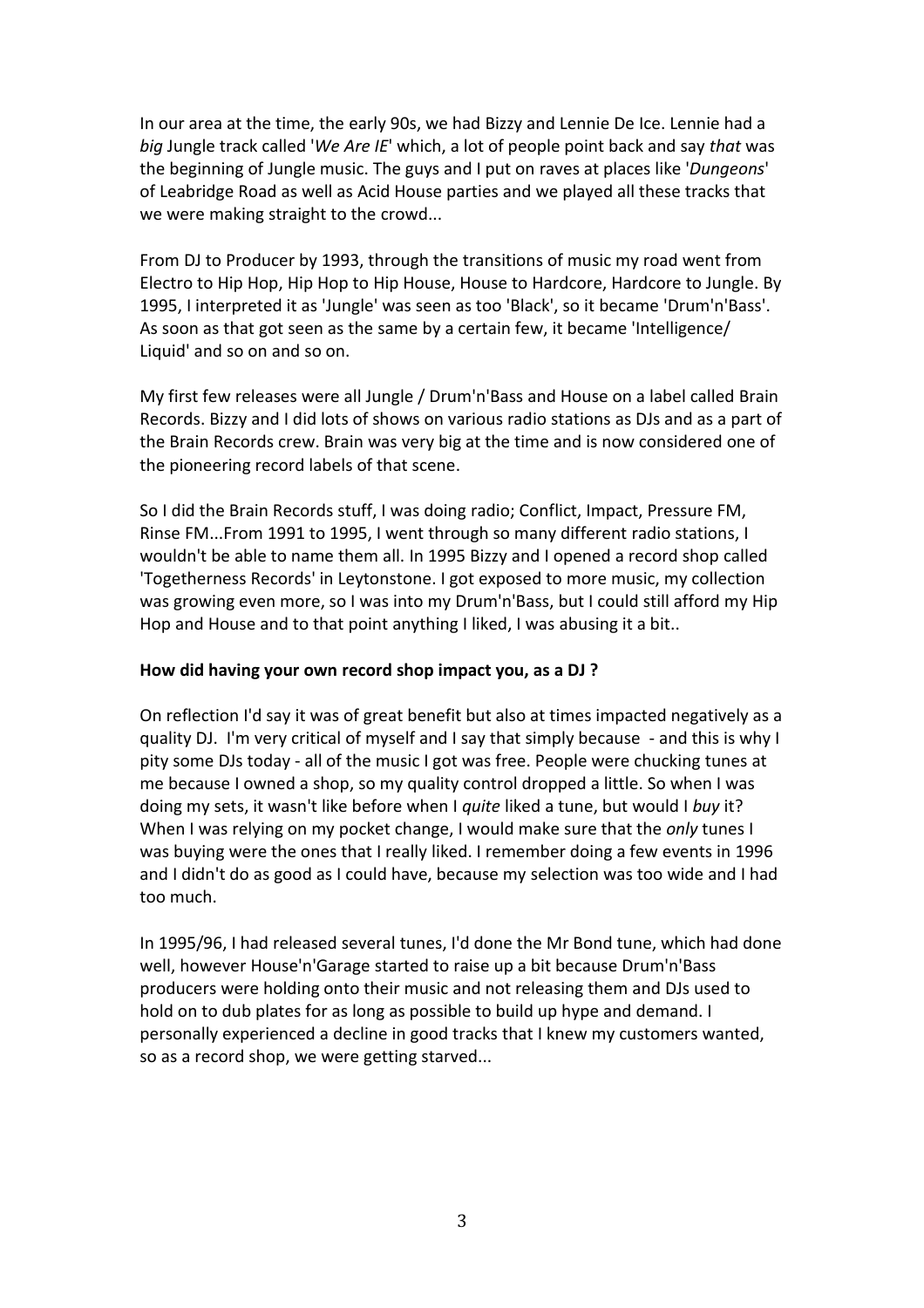## **So do you think that House'n'Garage got as big as it did because Jungle started pulling back?**

I experienced it from a DJ's perspective. Because Jungle music wasn't as accessible to purchase as a record shop customer, I would have to go to Music House to cut exclusive dubplates. If I didn't get there on time, I wouldn't get that dubplate. The dubs were only for a select few DJ's for *far* too long and the record shop customer were made to wait on average twelve months for a release of a big track. Such as Ray Keith's 'Yes Yes' on Dread Recordings. Well the customer wants their music. I mean this wouldn't happen now with the Internet, but back then customers were getting starved, together with the scene reaching fever pitch. A lot of events were getting sabotaged by people that weren't in it for the right reasons.

Trouble started happening and venues didn't want the events anymore; anything that's popular has this issue. It happens, it's gone through all of the UK's urban music - Garage had it, Grime had it, House is having it now...So there was a shift in how Jungle / Drum & Bass handled itself through 1997/98 - it went back underground.

So when all of that phased out, the House'n'Garage scene were making really good tunes and I had them. I was on Rinse FM originally as a Jungle DJ; half of the DJ's were playing Jungle, half were playing House'n'Garage and I would fit between the two.

# **So even with my questionable maths, we're now in your DejaVu FM era. For someone who had spent time at so many stations, what was it that led you to strip away all the others, leaving only that one?**

At the time, I enjoyed Rinse (FM), but I didn't feel that it was my home, simply because I was a little bit older than the average DJ on the station. Someone said: "*You're a pretty good House'n'Garage DJ, have you ever thought about going on*  DejaVu*?*"

The owner of Deja at the time used to come to my record shop regularly to drop off tickets for the events. I spoke to the management at the time, told them who I am, what I do; I was pretty useful to them as a resource...*He's got a studio, he can do the adverts for us, he can do all these different things...Oh and he DJ's as well.* So I was brought on within the first year, I think as just a resource. My radio show time was Friday, 2-4am...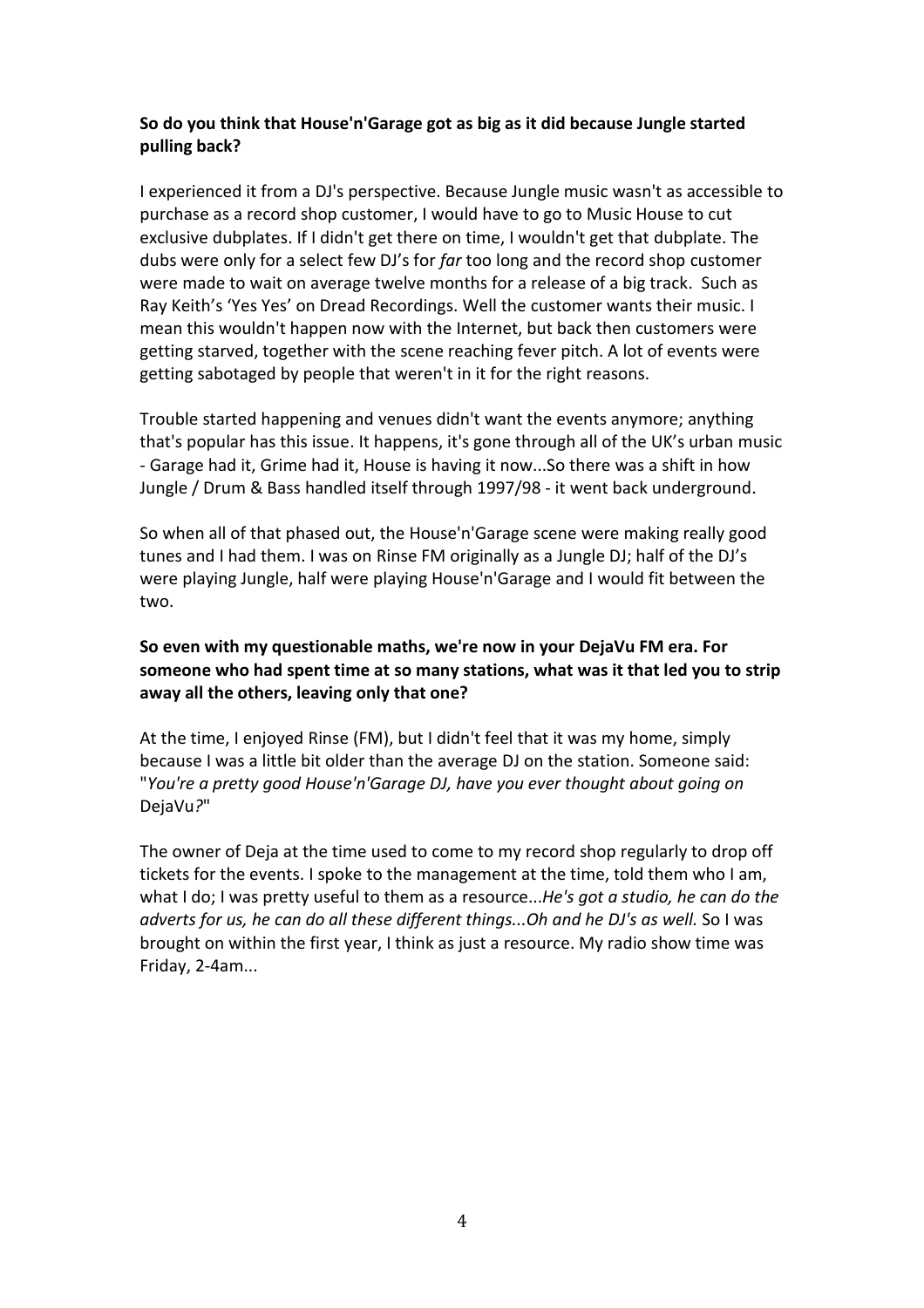#### **And what kind of 'resource' were you?**

I started getting more and more bookings through Deja and I was helping out the management. I was very experienced with equipment; if an amp blew, turntables, mixers, whatever, I was the Sound System guy, so they'd bring them to me. I'm in my element if I'm wiring up stuff...I'd often undo my studio, just to wire it back up. When I do events, other than playing, my favourite thing to do is set up the Sound System. Figuring out logistically, where things are going to go, I love that. I got work through attending events, amps were blowing and the guys were going "*Is Dlux in the house tonight?*" and I'd go "*Yeah I'm here, I'm just raving?!*" I'm a good DJ, but I can admit people were mainly bringing me to things as a resource... Have him on the team because he's a DJ, but if *this* goes wrong, you know that he can handle that. That's been a thing throughout my whole career now.

# **Are there any standout moments from those times where you can go back and say, I'll never forget** *that***?**

Within a couple of months of joining DejaVu FM, one of the guys that I used to engineer for - Persian Prince said "*I've got this Garage tune, could you help me engineer it, mix it down?*" He gave me the tune, I said this is NOT Garage; this is something else, slowed-down Jungle...I finished off the tune for him, put it out and it ended up blowing up. That tune was **'***Dangerous***' by Same People.**

I laughed at this at the time because it carried so many Jungle samples...He asked me to release it for him and I said "*No, thanks!*" I tried to tell him that I was DJ'ing House'n'Garage, I said "*Let me play you some...Grant Nelson,* that's *House'n'Garage, I don't know what* this *is?!*" But it blew up! It's really funny because I disagreed with him about the genre of 'Dangerous', that after he left the studio, I reproduced the tune to show him what it should sound like. I forgot I'd done that and I never got to play it to him, so there is still another version of that tune that's not been released yet. I actually found 'The Lost Dats'. I might play it on my radio show one day...

# **I looked all over the Internet and found some confusing results so I think I'll come straight to you for an answer - What and who are The Dek Collectors and how did they fit into all of this?**

After gaining success in the mid 90's within the UK Garage scene as an engineer, DJ & producer, whilst on Déjà vu I teamed up with fellow producer and host Rob D'Riche as the 'Dek Collectors' as a UK garage collective and by 1999 had released Dek Collectors Volume 1. Following Volume 1, The Dek Collectors had several more collaborations featuring UK Garage artist and MC's, such as Lethal Bizzle, (More Fire Crew) God's Gift, MC Vinyl, MC Preshus & Hitman Hyper.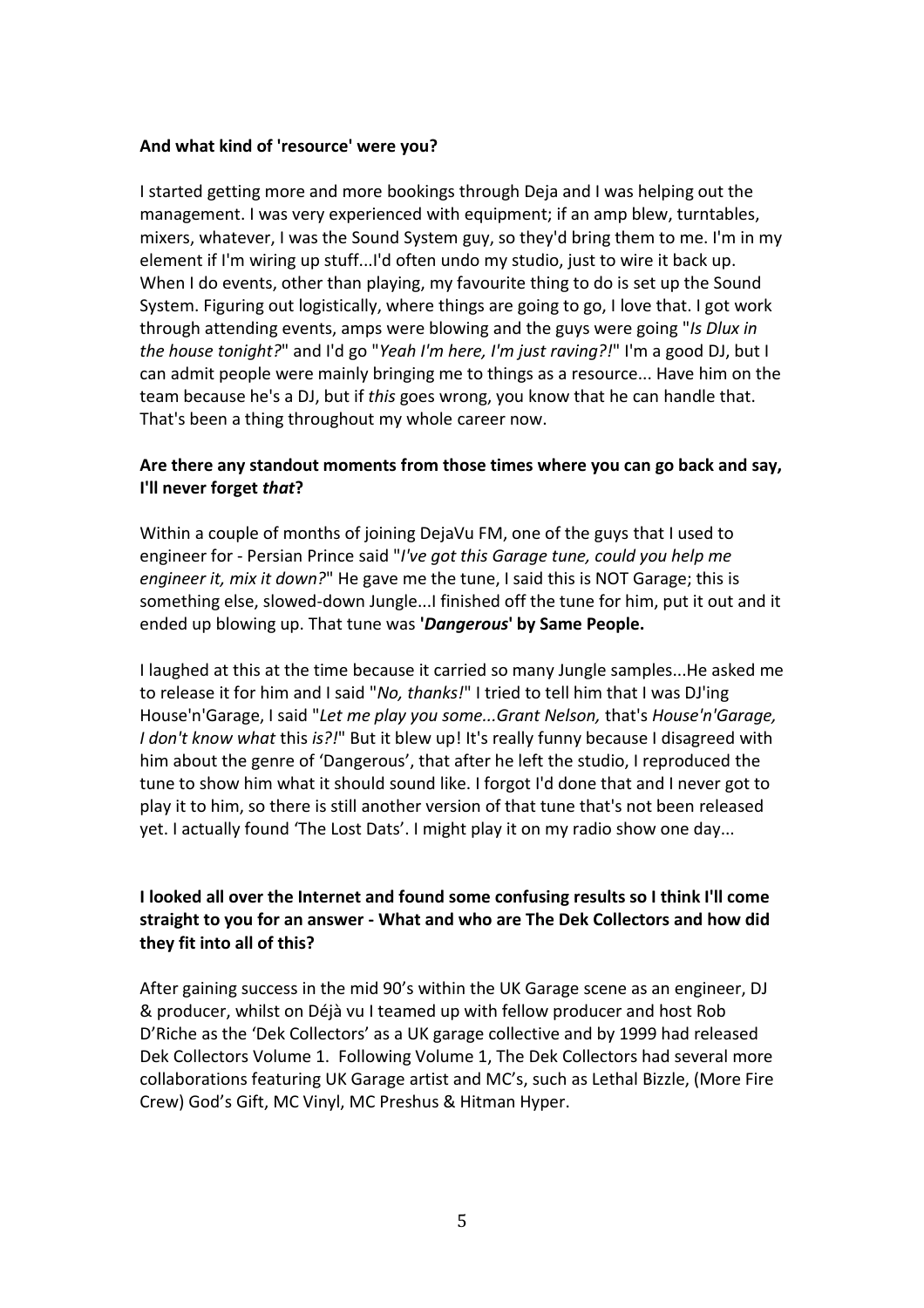After 2000, UKG was in transition. The scene had split and tracks were featuring more & more MC's. Due to demand the sound of the Dek Collectors had morphed into a much harder UK sound and my protégé Disle (D-Power) was brought in to the collective, to replace Rob who had left to pursue a solo career. This was prior to the naming of the genre as UK Grime, which came a few years later.

2001 was a controversial year for the Dek Collectors as we found the record distributors was reluctant to take on authentic UKG vocal tracks and instead opted to push the more MC based records, following the success of crews such as So Solid, Heartless & Pay As You Go.

I produced several tracks with Lethal Bizzle who had recorded some verses which went on to also feature on the More Fire Crews hit '*Oi*'. Lethal actually recorded the verses on Dek Collectors Volume 3, first however in subsequent studio session he also recorded for the More Fire Crew '*Oi*' which eventually got released so I deleted our version and put it out as an instrumental.

I can recall a certain phone conversation I had with my record distributor at the time telling me that they won't take on any more tracks unless DJ Slimzee from 'PAYG' is playing it. Although myself and Slimzee were good friends at the time and Slimzee was in fact one of the few DJ's with exclusives of the dub plates, the attitude of the distributors pissed me off so much that I refused to release any more music.

From 2002 onwards, much of my time was spent on engineering & production work for the likes of East Connections ft Kele LeRoc, The Knights, Kano & Hitman, Ruff Squad and Samurai, enabling me to become more of a go-to person for young up and coming artists and producers and which eventually led me to open my studio doors for local talent, management and mentoring working with an endless list of artist and DJ's including the likes of Rafik, DJ Bliss & Jammin..

Whilst in the UK & international underground club scene The Dek Collectors continue as a DJ collective.

### **\*\* Coming soon\*\* The Dek Collectors – Lost DATS.\*\***

#### **So is it fair to say that you had developed into a specialist in those genres by that point?**

As a DJ I was considered more of a cross-genre DJ, mixing up all the styles. I still kept a show on Deja, but also had a show on an Essex radio station called Renegade.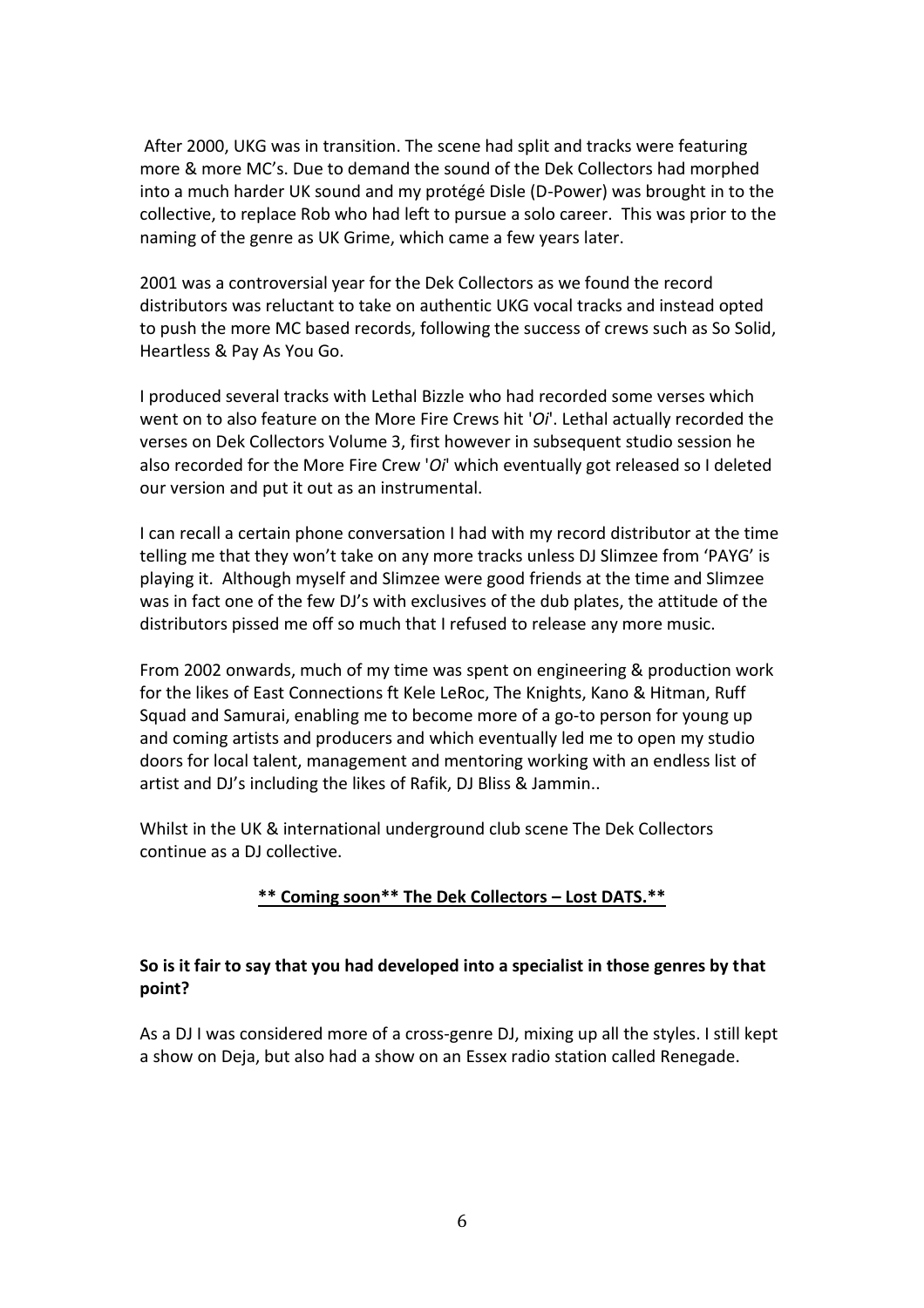### **I hadn't realised how important working with youths and mentoring is with you until now. How did the music side of that come about?**

By 2001 I had set up a Music Production Studio and I got asked if I wanted get involved with teaching kids how to do music as a way of positive engagement. I was brought to do some workshops as a favour, I really enjoyed doing it liked it and it felt just like the stuff that I was doing within the music industry anyway as with Disle, Nikki Slim Ting and a few of the younger DJs, MCs & Producers around at the time, so I started to balance what I was doing professionally with what I was putting back into the Community. I got a buzz from teaching, mentoring and setting up projects. I was fortunate that because I had so much life experience this became a bit of a career changer for me personally.

### **Whether escapism, a love of the art form or purely in a professional regard, how has music and your opinion of it changed since day one?**

In recent years I got really frustrated with Hip Hop music. I wanted to play more, but I had a personal view that the Hip Hop being out there just isn't for me as it had lost many of the elements that first attracted my ears.

Whenever this happens, another genre benefits. Let's put my 'trying to educate and talk from past experience' hat on...Music has become throwaway.

I'll give you an example; I have got hundreds of tracks that have never seen the light of day. Sometimes I listen back to them and think: "Why *didn't I release that? That would have been a* massive *track...*" I will tell you why I didn't. I had the studio equipment to make the tracks but I would I would go and see Bizzy, Lennie De Ice, to get it mixed & mastered onto DAT. So I had a certain quality control, whereby if the track wasn't ready, they would send me back to my studio to rework it.

When we finished recording, I would go to Music House to cut it on dub plate. When you step into a Music House waiting room, you've got Grooverider sitting in one corner, there's DJ Hype, there's Jumpin Jack Frost, there's Ray Keith...Oh and there's Goldie behind him and so on and so on. I would have to sit in this waiting room, waiting to cut my tune, next to all these legends...Do I really want to play it? Some people would cut their tune in front of them and they'd laugh! So I had so many checks that I had to go through, that I probably released maybe five percent of the music that I've actually made and finished. This together with Brain Records release schedule meant that many tunes produced never got to see the light of day. The ironic thing is nowadays we tend to listen back to some of our older stuff and wonder why we never released them. Nowadays I feel the quality control has gone with most types of electronic music as the process for releasing music has changed with the internet, YouTube and online streaming.

We've gone past that now...people don't even send their tracks to radio stations, now they put it on YouTube and count the amount of views as some kind of recognition, requiring millions of view to earn through monetisation.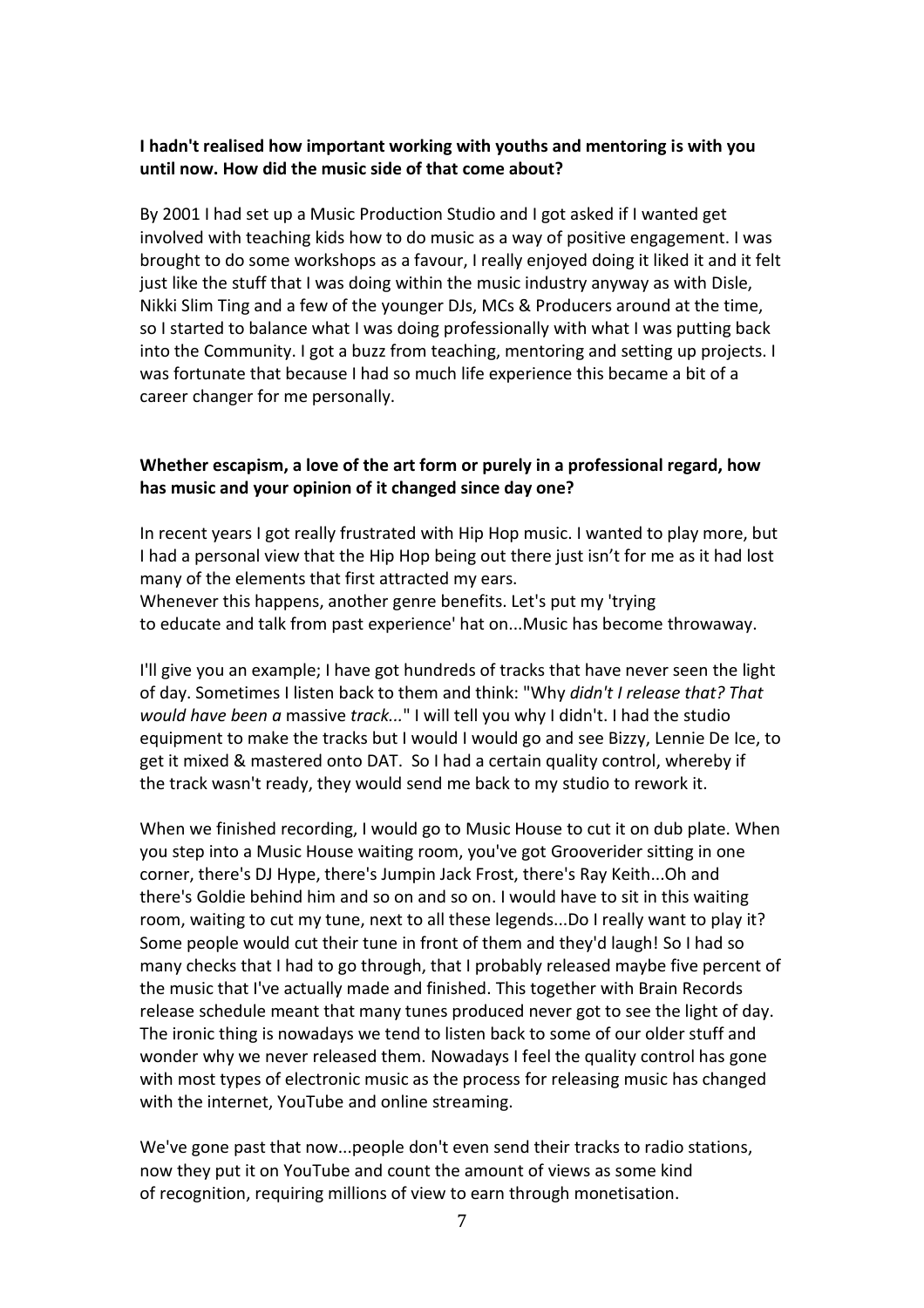### **So keeping your Teacher's hat on, how would you suggest anyone reading this to go from Free Internet Star to Money-Making Artist?**

These days the artists are making potentially good tunes, but they have to give it away for *nothing*, just to get exposure and hype. I liken music today to flyers. You know when you go to a rave, come out and get rave flyers? The real potential now is with endorsements, publishing, concerts and festivals bookings.

# **As you know from our past discussions, this is an area that I consider a bit of a black void, how would you advise anyone trying to break into the music industry to stand out and get on your radar?**

I'm going to show you my phone so you can see exactly where the problem lies...I'm pretty organised, but look at what I have sitting there waiting for me; nearly *fifteen HUNDRED* emails & messages. Now I'm really good on mine, but you get sent so *much*. Because technology has made it easy for people to do, everyone *does*. You are having to compete with a lot more people, so you have to be more than good my advice to anyone is be *more* than good, become an influence / *resource*. If it means that people have to bring you on for a skill - let them. I'm not being bigheaded, I know that I'm still a very good DJ because I've always kept that at the centre of everything I do. But I will happily admit that I know many people don't book me because I'm a good DJ; they book me because they know that there is something that I can *do* for them. People do not book me because of my name, they book me for what I can bring...

# **So we've talked about how music has changed, how the hungry should go about getting ahead and the way that accessibility has changed the game in a relatively short period. What's the biggest difference between when you first started out and the current day?**

The biggest difference for me is that where things have been made so easy to do, it's actually made the real and immediate benefits much harder to achieve. There are many people in this industry that would have nothing to offer of any substance if they did not have a Twitter and Instagram account.